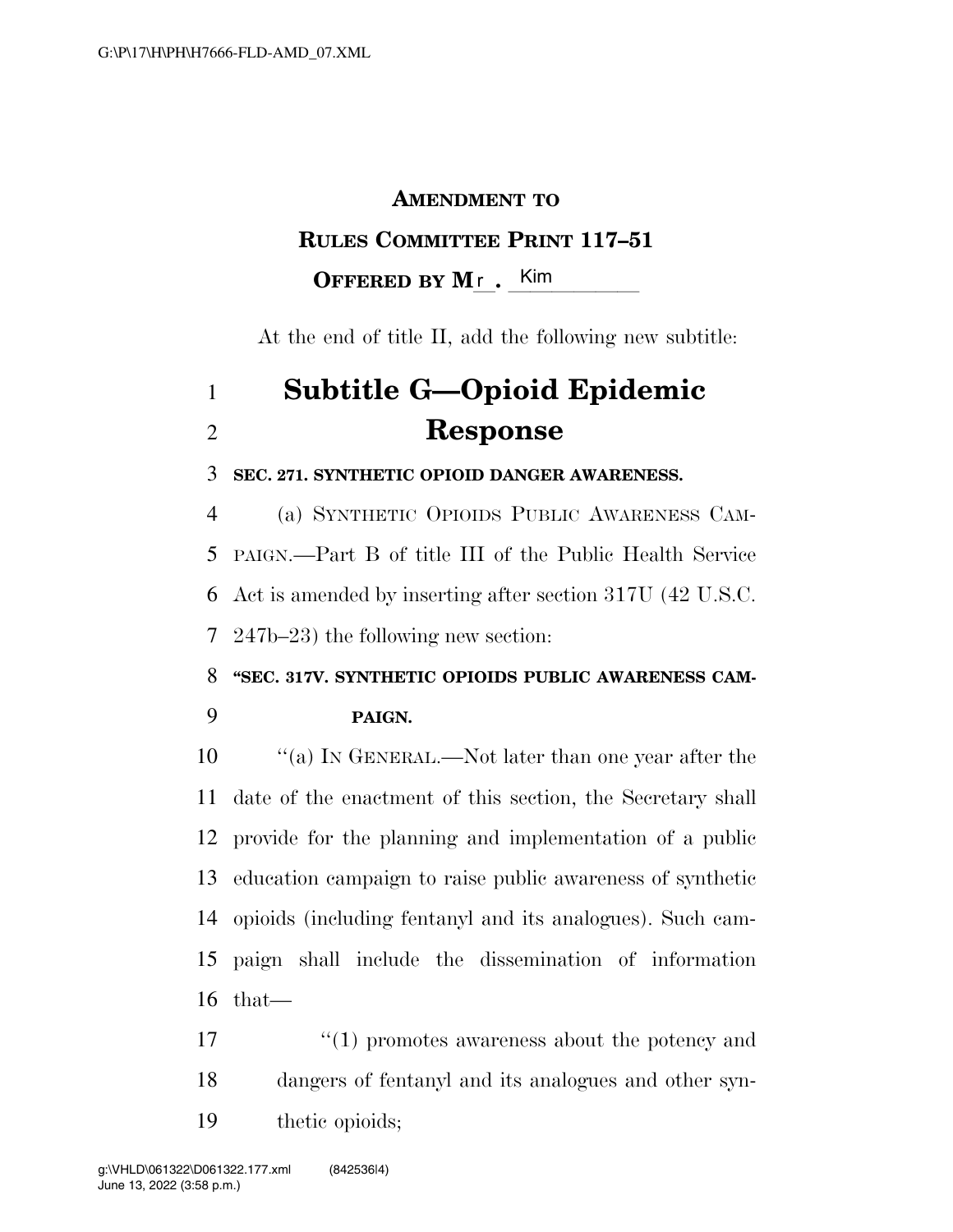$\mathfrak{D}$ 

1 ''(2) explains services provided by the Sub- stance Abuse and Mental Health Services Adminis- tration and the Centers for Disease Control and Prevention (and any entity providing such services under a contract entered into with such agencies) with respect to the misuse of opioids, particularly as such services relate to the provision of alternative, non-opioid pain management treatments; and

 ''(3) relates generally to opioid use and pain management.

 ''(b) USE OF MEDIA.—The campaign under sub- section (a) may be implemented through the use of tele- vision, radio, internet, in-person public communications, and other commercial marketing venues and may be tar-geted to specific age groups.

16 "(c) CONSIDERATION OF REPORT FINDINGS.—In planning and implementing the public education campaign under subsection (a), the Secretary shall take into consid- eration the findings of the report required under section 7001 of the SUPPORT for Patients and Communities Act (Public Law 115–271).

22 "(d) CONSULTATION.—In coordinating the campaign under subsection (a), the Secretary shall consult with the Assistant Secretary for Mental Health and Substance Use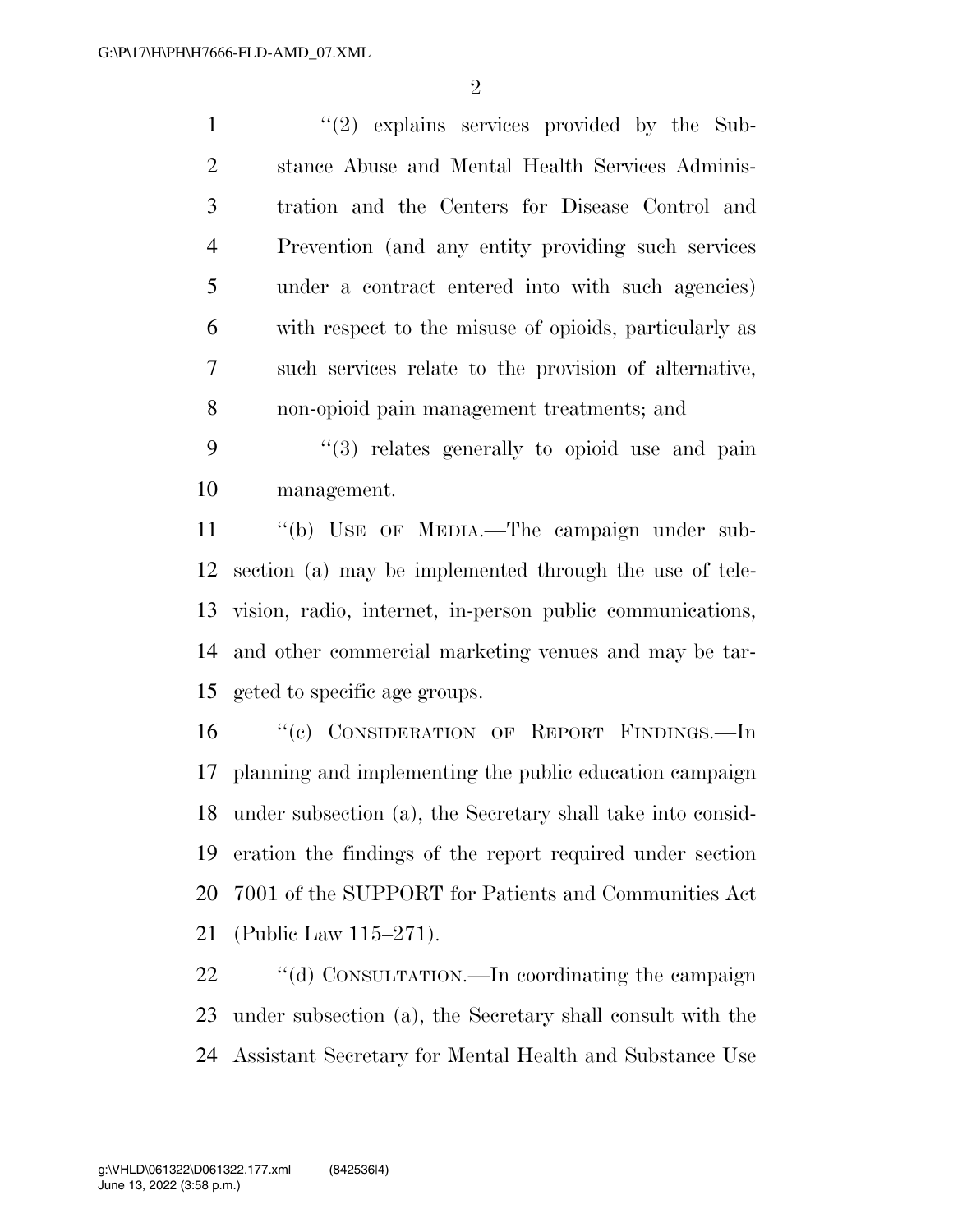to provide ongoing advice on the effectiveness of informa-tion disseminated through the campaign.

 ''(e) REQUIREMENT OF CAMPAIGN.—The campaign implemented under subsection (a) shall not be duplicative of any other Federal efforts relating to eliminating the misuse of opioids.

7 "(f) EVALUATION.—

8 "(1) IN GENERAL.—The Secretary shall ensure that the campaign implemented under subsection (a) is subject to an independent evaluation, beginning 2 years after the date of the enactment of this section, and every 2 years thereafter.

13 "(2) MEASURES AND BENCHMARKS.—For pur- poses of an evaluation conducted pursuant to para-graph (1), the Secretary shall—

 ''(A) establish baseline measures and benchmarks to quantitatively evaluate the im-pact of the campaign under this section; and

19  $((B)$  conduct qualitative assessments re- garding the effectiveness of strategies employed under this section.

 ''(g) REPORT.—The Secretary shall, beginning 2 years after the date of the enactment of this section, and every 2 years thereafter, submit to Congress a report on the effectiveness of the campaign implemented under sub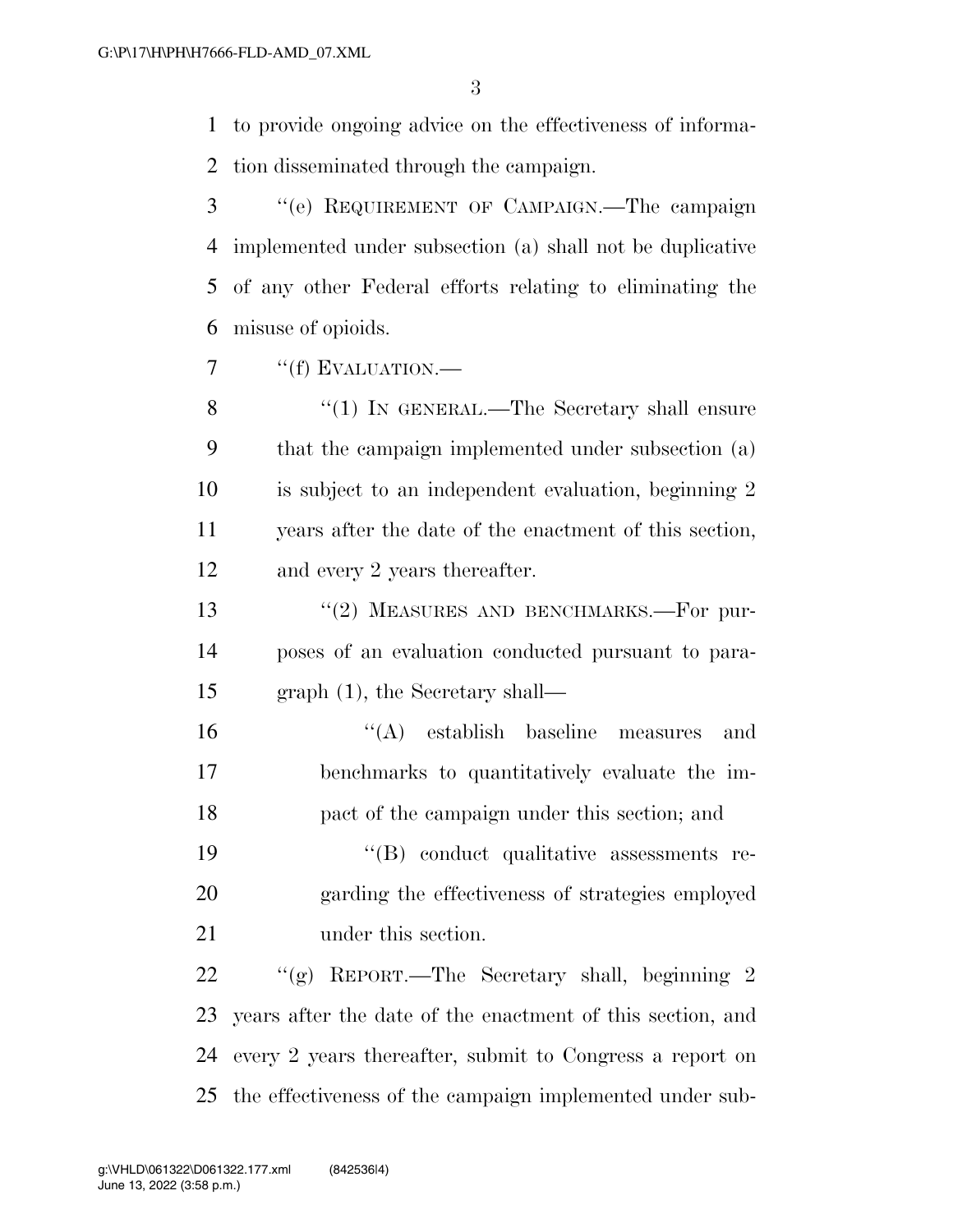section (a) towards meeting the measures and benchmarks established under subsection (e)(2).

 ''(h) DISSEMINATION OF INFORMATION THROUGH PROVIDERS.—The Secretary shall develop and implement a plan for the dissemination of information related to syn- thetic opioids, to health care providers who participate in Federal programs, including programs administered by the Department of Health and Human Services, the In- dian Health Service, the Department of Veterans Affairs, the Department of Defense, and the Health Resources and Services Administration, the Medicare program under title XVIII of the Social Security Act, and the Medicaid pro-gram under title XIX of such Act.''.

 (b) TRAINING GUIDE AND OUTREACH ON SYNTHETIC OPIOID EXPOSURE PREVENTION.—

 (1) TRAINING GUIDE.—Not later than 18 months after the date of the enactment of this Act, the Secretary of Health and Human Services shall design, publish, and make publicly available on the internet website of the Department of Health and Human Services, a training guide and webinar for first responders and other individuals who also may be at high risk of exposure to synthetic opioids that details measures to prevent that exposure.